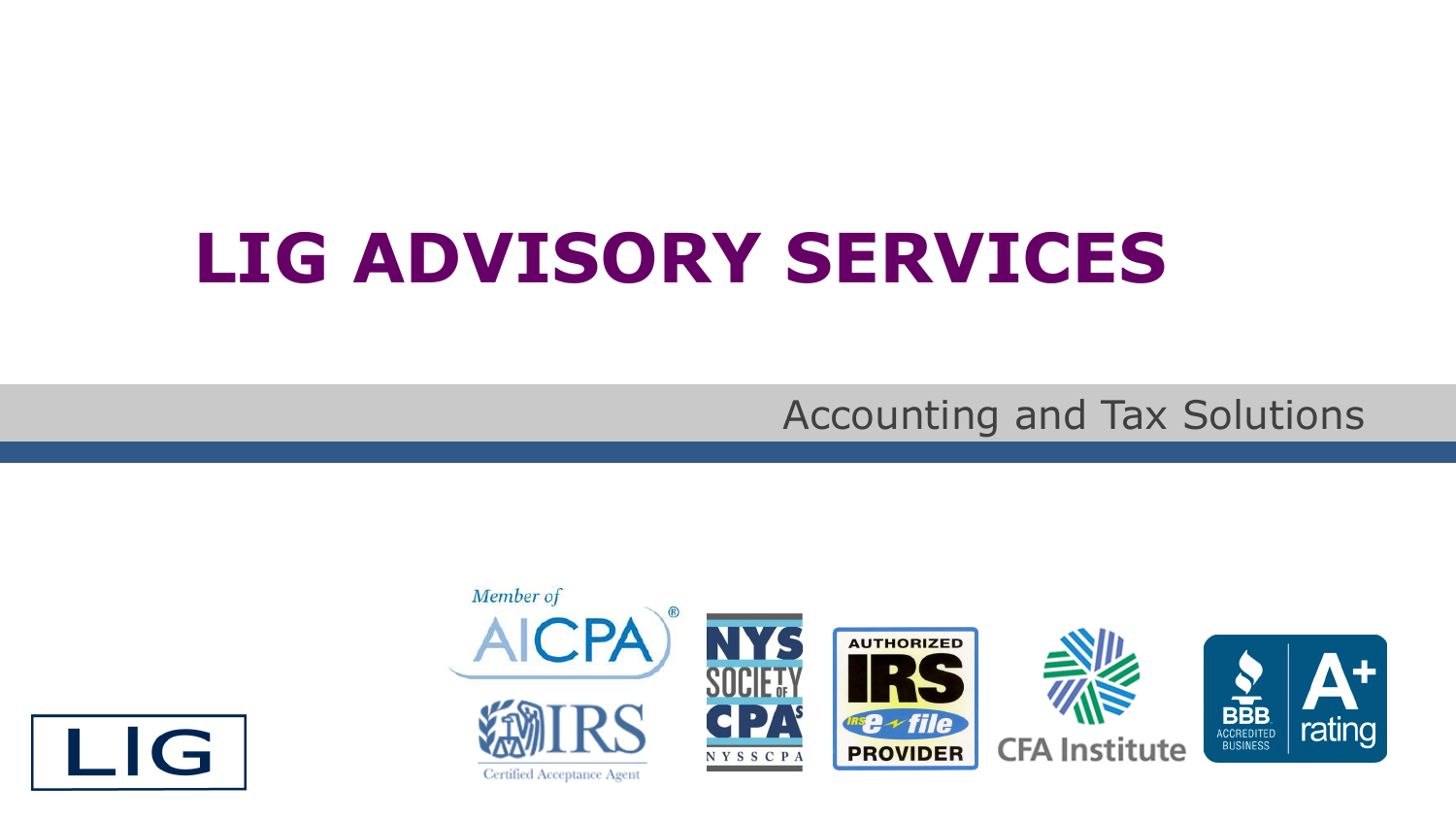## Contact Us

#### **LIG Advisory Services**

136-68 Roosevelt Avenue Suite 603 Flushing, NY 11354 Tel: +1 (212) 201.6128 Fax: +1 (718) 874.0107



Email: Xiang.De@xiangdecpa.com www.ligassetmgmt.com/financial-services



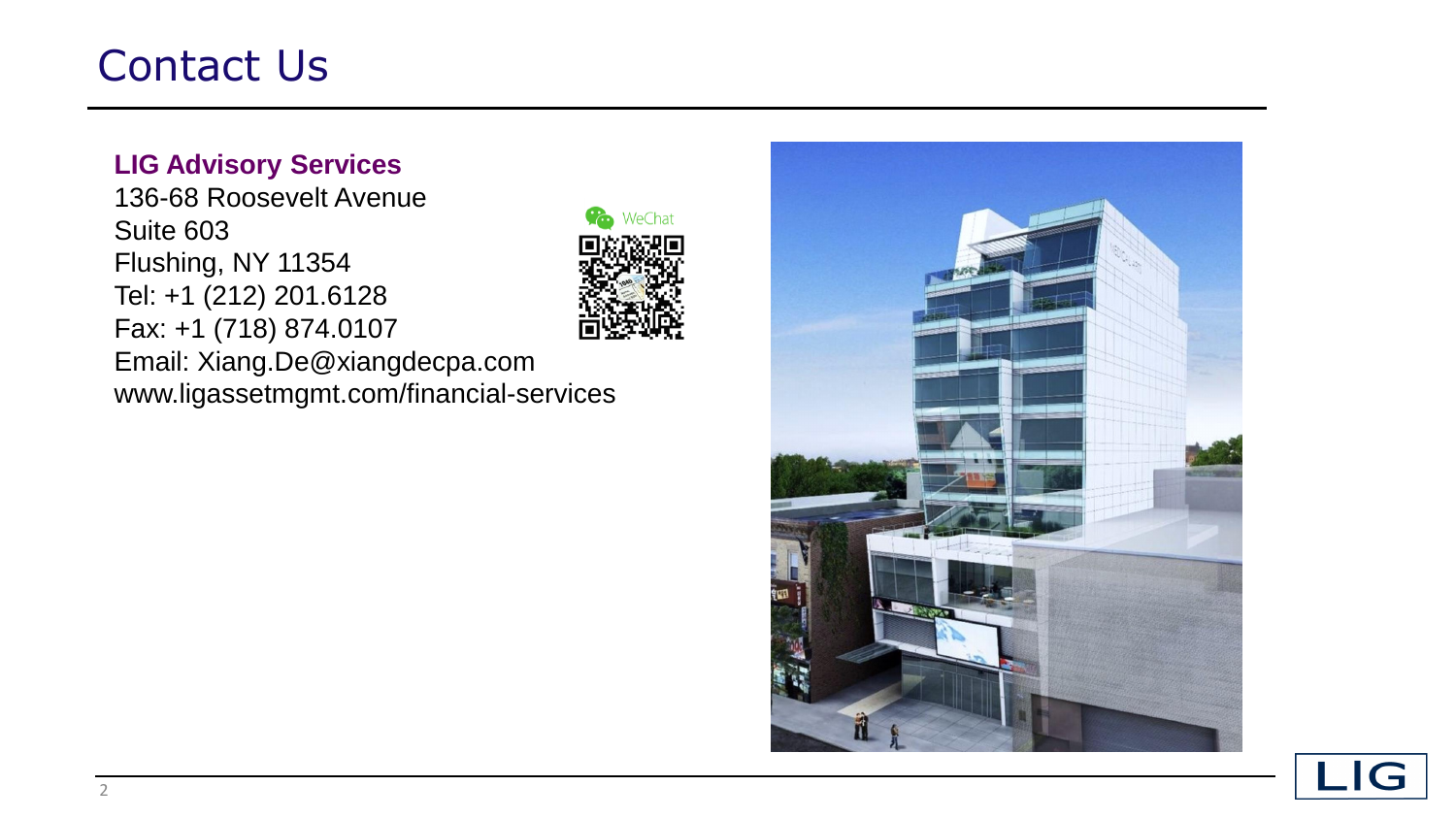# **Culture**

- At LIG, our experienced professionals approach each tax matter with a perfectionist's eye for detail and an artist's gift for creative possibilities by viewing our client's situation from each possible angle. With our constantly changing and unwieldy tax code, we offer our clients more than just technical skills to navigate the complexities, minimize the impact, and uncover the opportunities to meet their needs.
- Our goal is to help our clients improve competitive advantage through value-added solutions. We offer a diverse range of fully integrated services that combine regulatory knowledge with operational insight and deep industry knowledge. We work diligently to provide guidance driven by expertise that helps our clients make informed, strategic decisions.
- Our professionals keep to the highest standards, deliver technical excellence, and exhibit professionalism in all that we do, in a culture that fosters teamwork and innovation.

We promote a culture and environment that encompasses:

- Entrepreneurial thinking revealing every tax strategy and advantage
- Seasoned professionals in a culture that demands quality
- Tax partners and professionals with advanced degrees
- Structuring transactions from concept through execution
- Transferring wealth with little or no tax impact

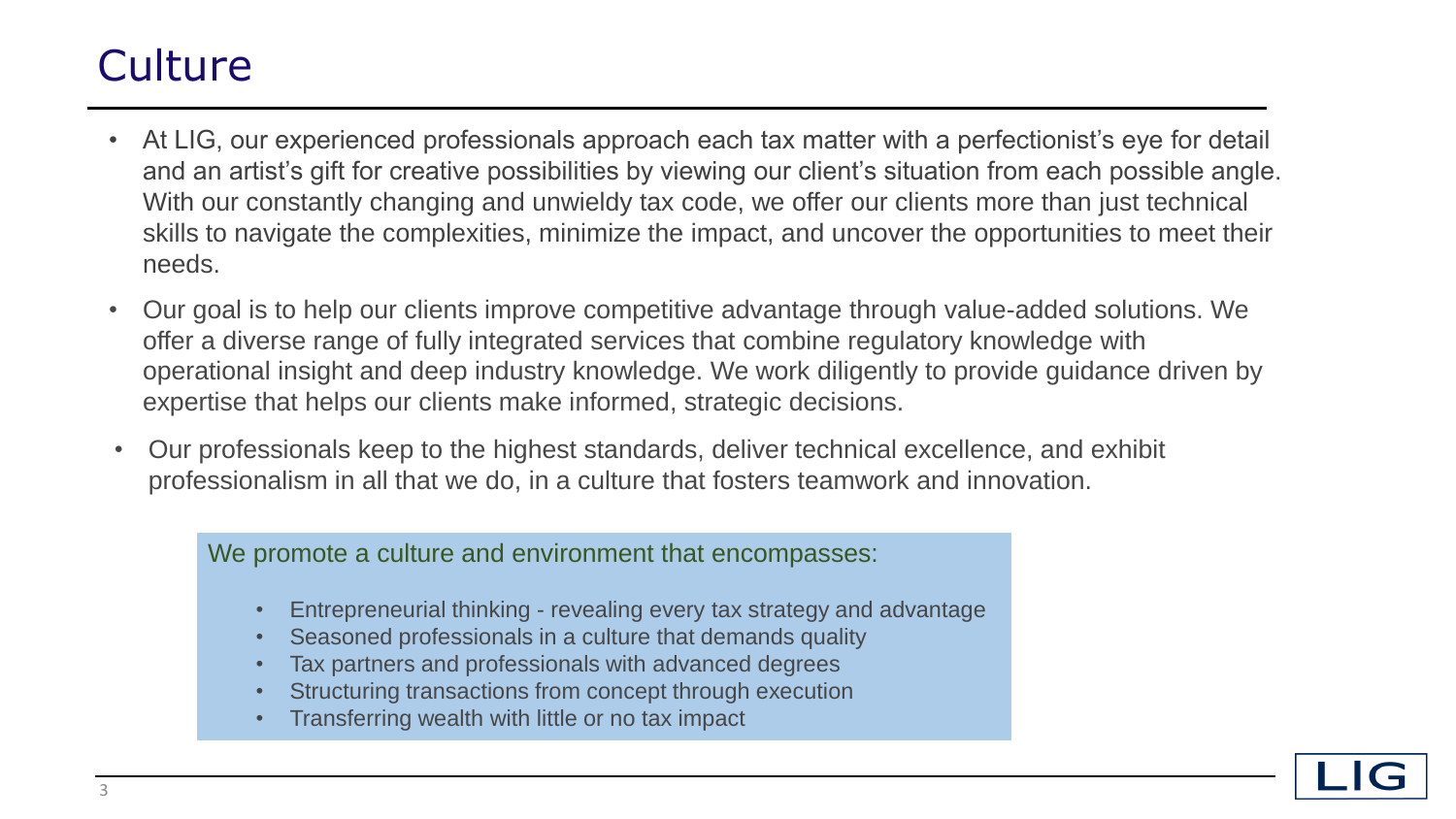### Purpose

By looking ahead and considering every possible angle, our professionals keep our clients prepared no matter where or when taxation affects their personal life or business. We offer strategies and techniques that allow our clients to reach their goals in the most tax-effective manner and claim every possible advantage.

In each tax matter, our purpose is to weigh the impact on every element of our client's situation including:

- Individual needs
- **Family concerns**
- **Economics**
- Business conditions
- **Industry issues**
- Macro trends

*"In FY2018, LIG has achieved a client retention rate of 97% across all of our platforms, which is comprised of over hundreds of individuals and businesses.""* 

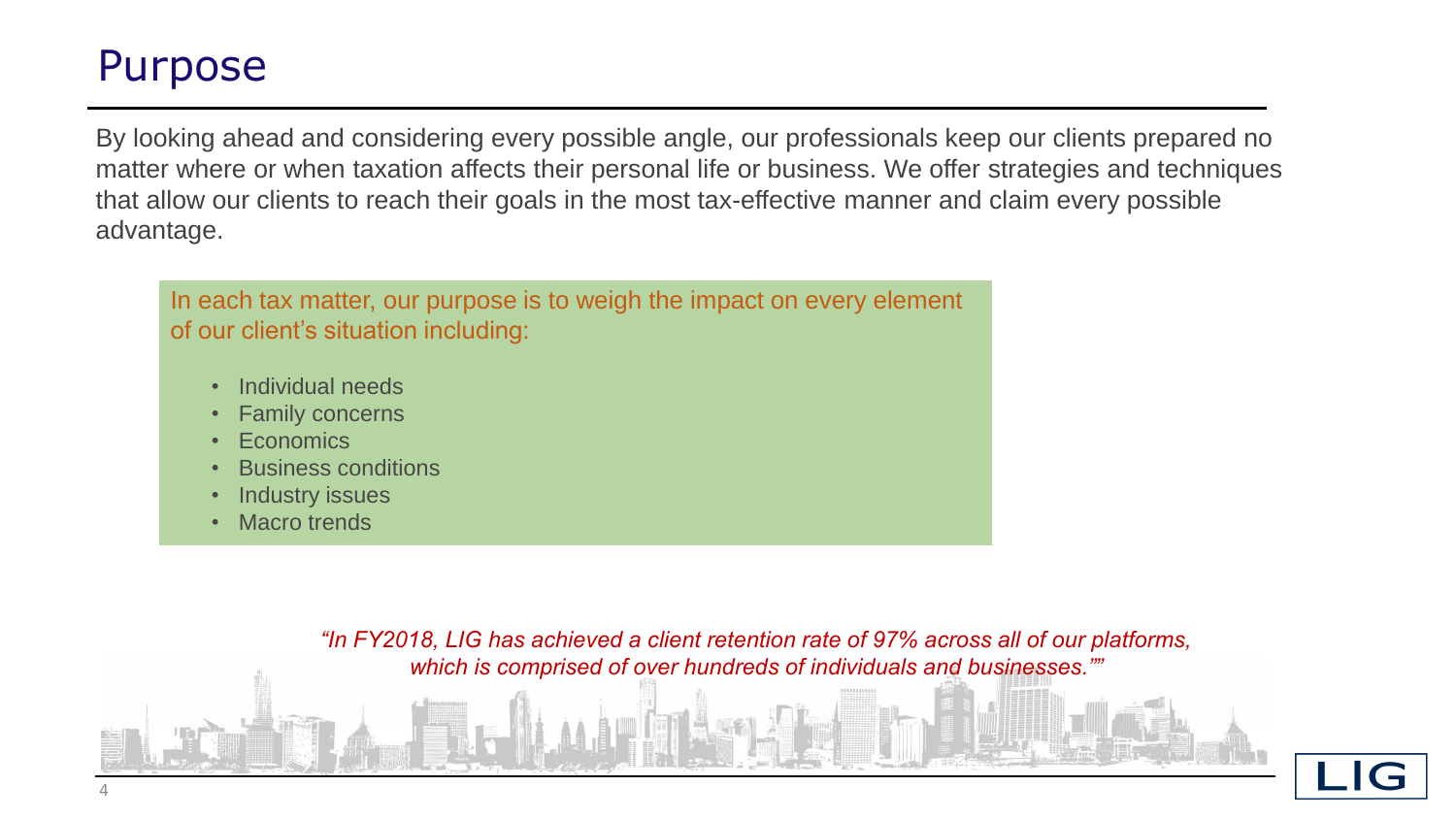# Commitment to Total Quality

- At LIG, our clients work with some of the leading and brightest minds in the accounting and tax profession who take pride in finding the right solutions - from the practical and straightforward, to the wholly new and groundbreaking. Clients tap into us for strategies and techniques to minimize taxes, maximize profits, grow their businesses, enhance their net worth, preserve and transfer wealth, and prepare for a financially secure retirement.
- We recognize and plan for the complex interplay between the needs and goals of the business, the family, and the individual. Clients will enjoy the full benefit of our commitment to total quality that is ingrained in our organization's culture.



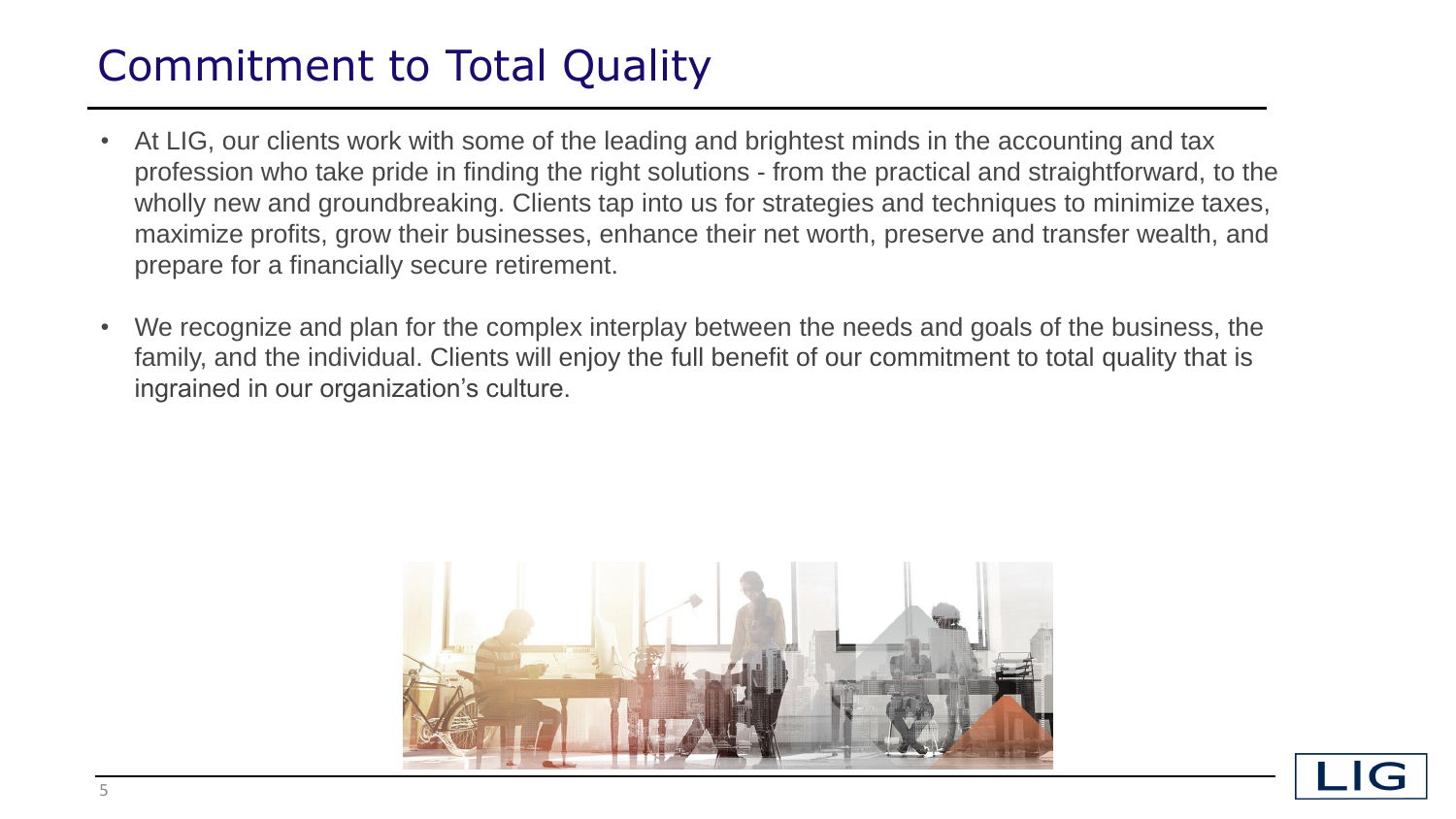# Our People

- At LIG, our people are the heart of our organization. We work closely together to build trust and solve problems for our clients and the communities in which we live and work. We are skilled problem solvers who believe challenges can be opportunities. While we come from many different backgrounds, cultures and walks of life, what binds us together are our purpose, culture and values
- Our people are integral to our organization's identity, contributing to a culture of integrity, professionalism and excellence. We encourage independent thinking and reward initiative, while providing services to help our clients grow professionally.
- We are constantly seeking to attract and retain the brightest minds in the business, hiring people across a wide range of disciplines - with over 90% of our people holding advanced degrees and professional licenses. Furthermore, we encourage our people to pursue graduate and postgraduate degrees and to continuously enhance their capabilities.

*"Our people and reputation are LIG's most important assets. Our mission is to be the very best at what we do."*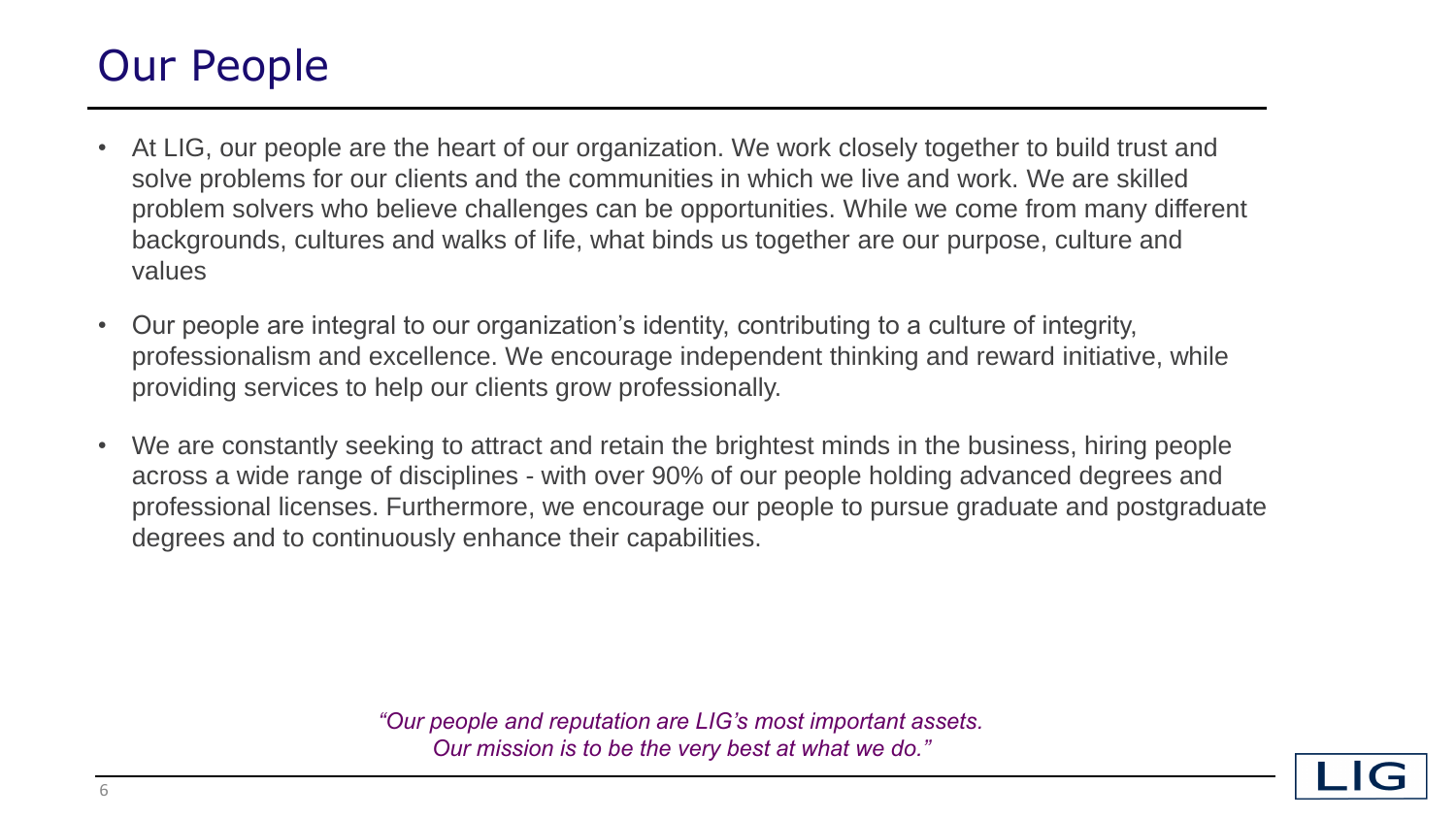

### **[Taxation and Regulatory Reporting](#page-7-0)**

**[Accounting and Financial Services](#page-13-0)** 

**[Advisory Services](#page-15-0)** 

**[Other Services](#page-17-0)** 

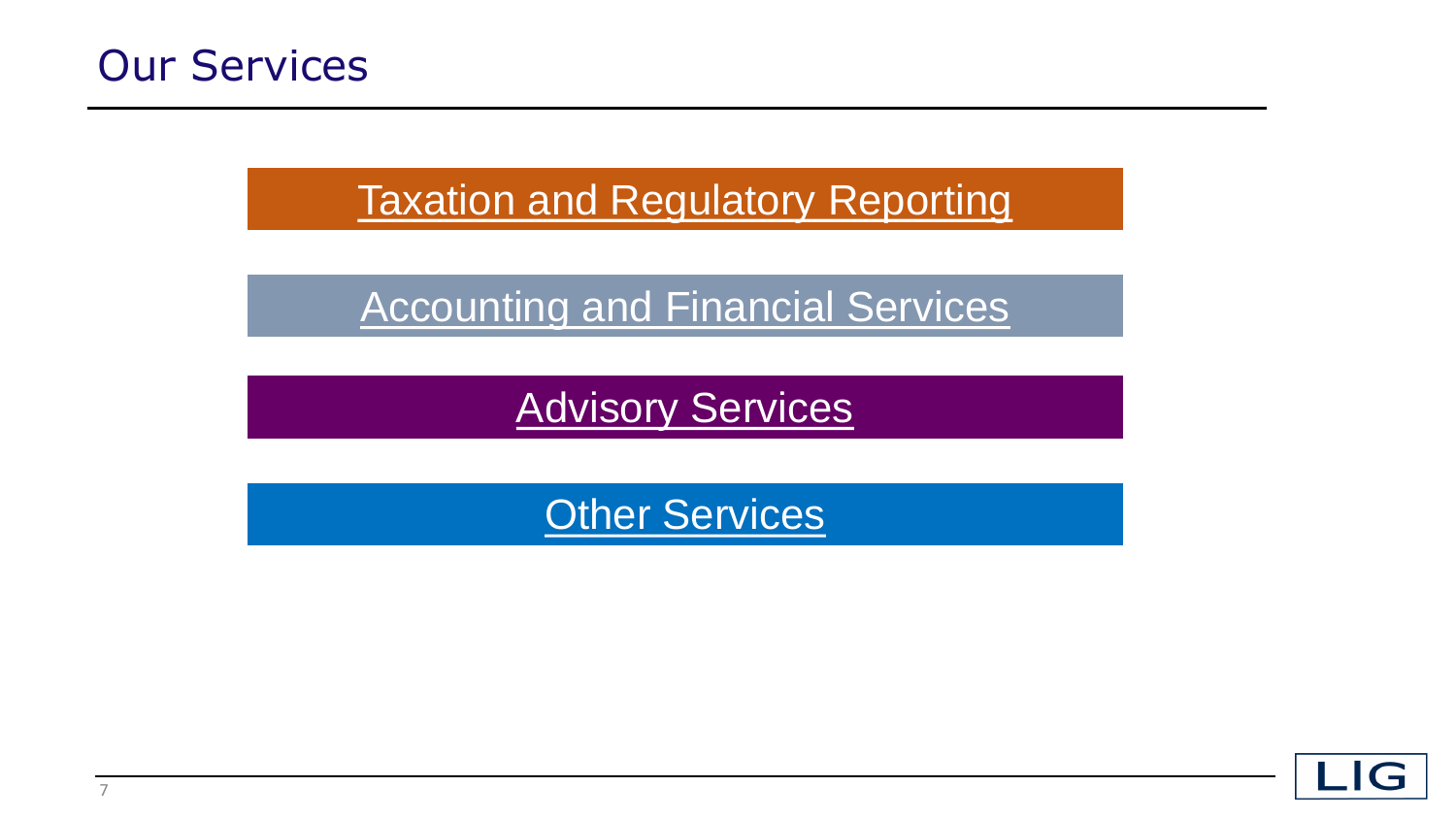<span id="page-7-0"></span>Our taxation and regulatory professionals are committed to understanding our client's business structure and wealth growth strategies, and to work with them to align, develop, and implement structures that are tax effective thereby minimizing the tax burden on their earnings and wealth. Furthermore, we work with our clients to assist them in complying with complex federal, multistate and multinational filing and reporting requirements in a timely, accurate, and efficient manner.

We offer Taxation and Regulatory Reporting Services for:

- [Individuals](#page-8-0)
- **[Businesses](#page-11-0)**

Member of



**The firm is a member of the American Institute of Certified Public Accountants (AICPA), an affiliate firm in the New York State Society of Certified Public Accountants (NYSSCPA), a member of the Center for Audit Quality and are licensed by the New York State Board of Accountancy.**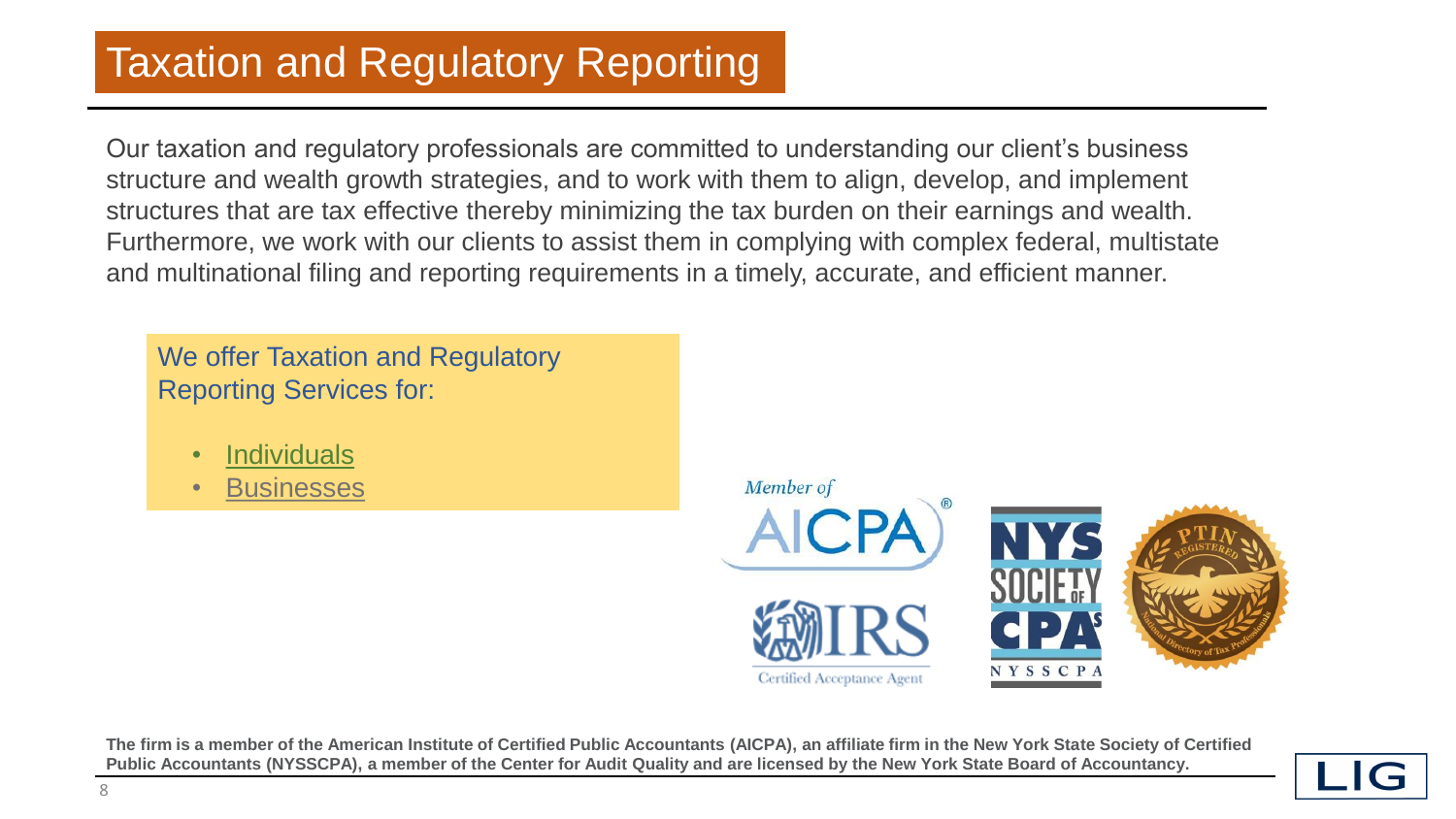## <span id="page-8-0"></span>[Taxation and Regulatory Reporting](#page-7-0) (Individuals)

Our clients have worked long and hard to attain their wealth. Now, they want to maintain a certain lifestyle, preserve wealth for future generations, and perhaps create a philanthropic legacy. Our professionals consider our client's total financial picture to assist them in meeting their goals.

#### Experience has shown us that individuals often aim for the following:

- Minimize tax liability
- Understand complex tax laws
- Ensure compliance
- Avoid audits by regulatory authorities
- Transfer wealth to multiple generations
- Address major taxable events associated with investments in real estate, crypto-currency, and equity and fixed income markets

#### We assure you that our professionals will provide:

- **Superior client service**
- A high level of partner and staff involvement and communication
- A deep bench of tax professionals
- A sophisticated approach that considers every possibility
- The utmost confidentiality
- Regular updates on important tax developments

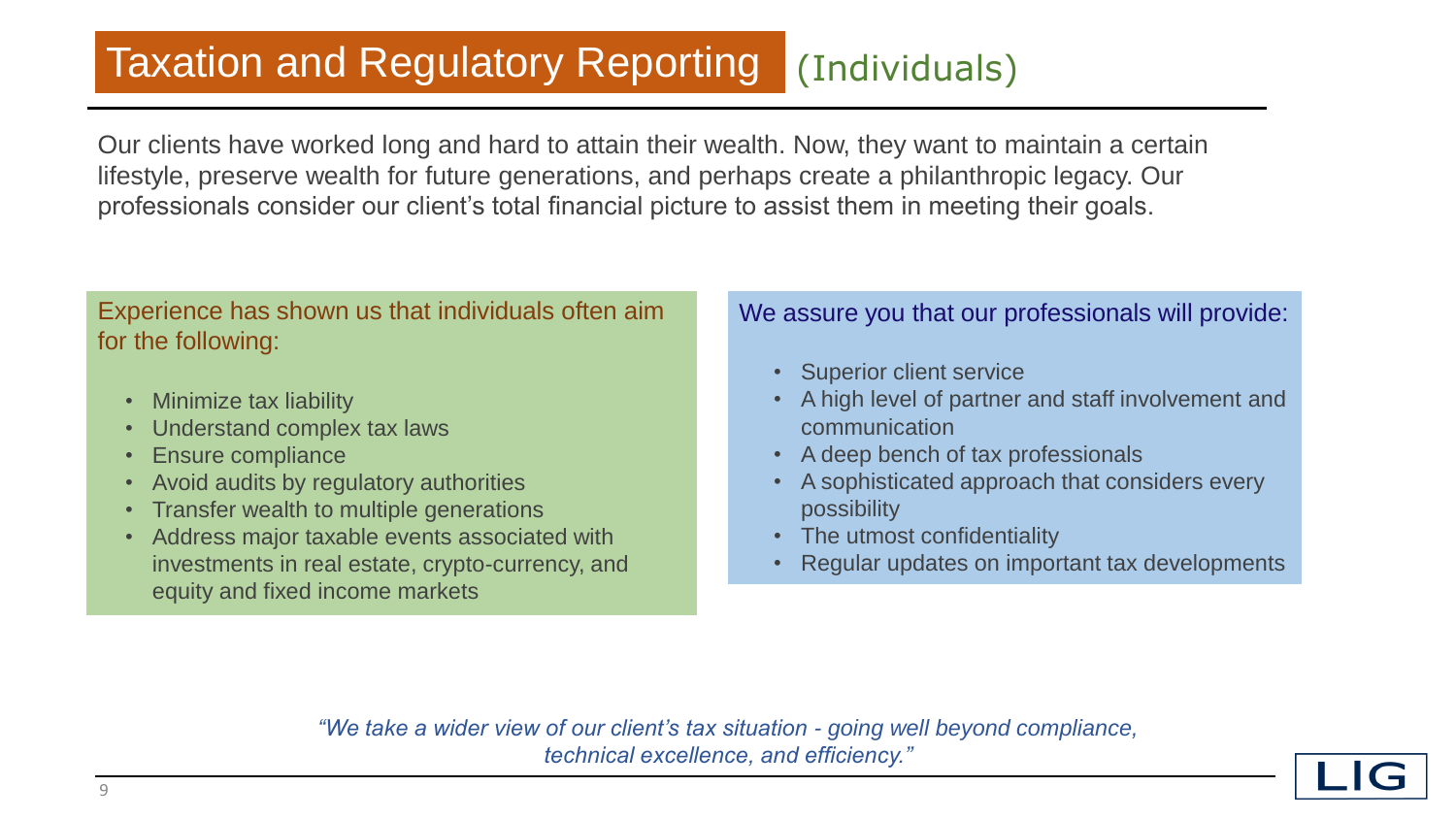# [Taxation and Regulatory Reporting](#page-7-0) (Individuals)

Our professionals will prepare federal, state, and local tax returns by utilizing the best-in-class software. We work closely with each of our clients to minimize their tax liability for the coming year by finding credits and deductions to which they are entitled, thereby maximizing their refunds. Each returns can be filed electronically, ensuring that refunds are processed quickly. Furthermore, we will prepare accurate projections that can help our clients decide what strategies to use for tax reduction.

#### Our Array of Individual Tax and Regulatory Reporting Services include:

- Federal, state, and local tax filings
- Taxpayer ID and ITIN
- Personal property tax filings
- Preparing tax projections
- Monitoring non-U.S. investor's tax compliance
- Preparing federal and state exemption certificates
- Calculating federal, state and local with-holding tax
- Tax planning and consulting
- Tax controversy assistance
- Foreign assets reporting
- IRS audit representation
- IRS payment plans



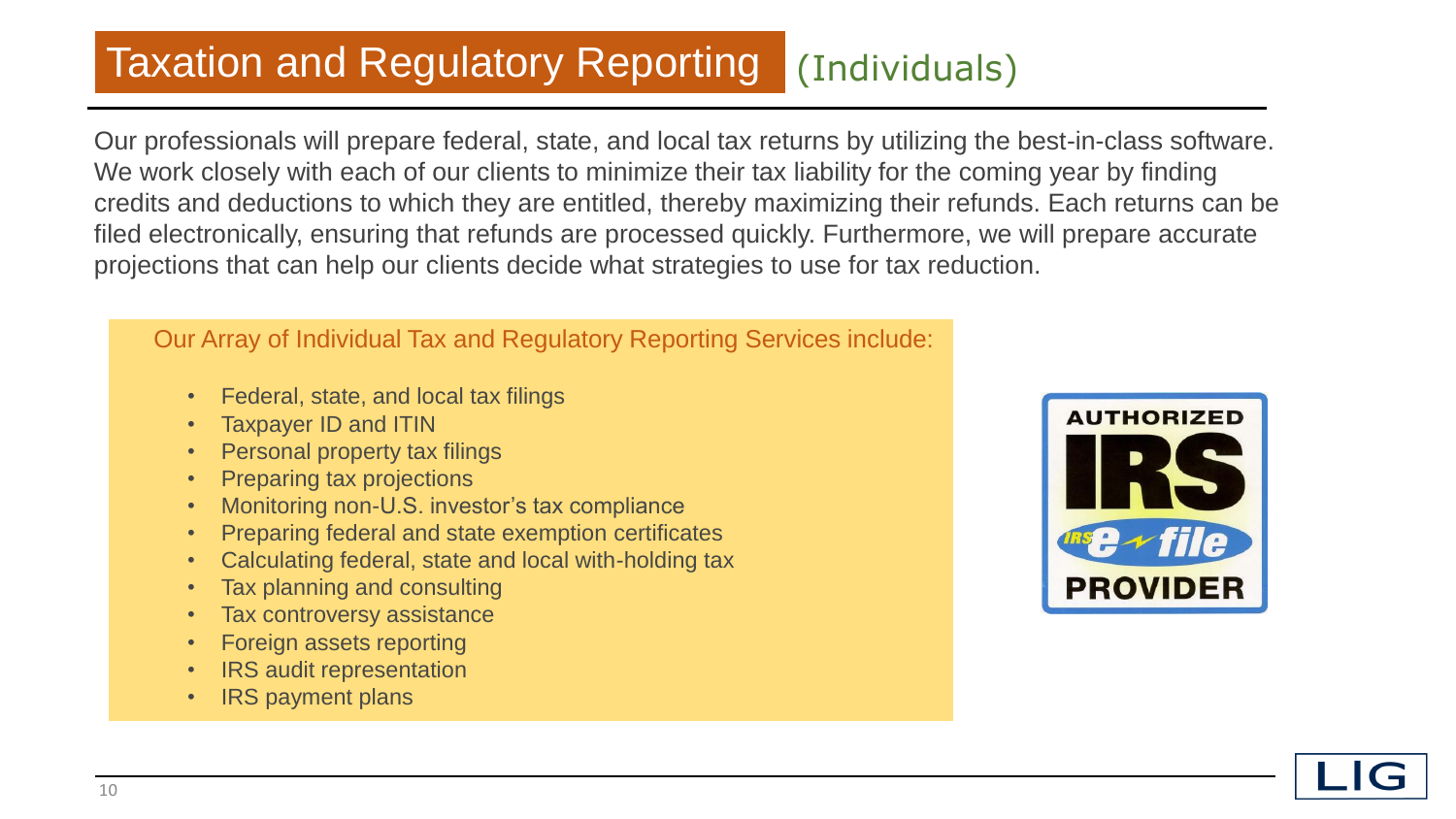### [Taxation and Regulatory Reporting](#page-7-0) (Individuals)

Our professionals stay current on state and local tax laws (SALT) and ongoing legislative developments throughout the 50 states. We proactively alert our clients on emerging tax obligations, exposures and possible refund opportunities.

#### Methods we utilize:

- Create a strategic tax plan to ensure compliance yet minimize tax obligations
- Explore each situation to determine and reduce areas of exposure
- Comply with sales and use tax, including complexities related to e-commerce
- Discover incentives and credits or refund opportunities
- Comply with complex residency rules, should the client rent or own more than one home
- Stay informed about changing tax laws in all 50 states



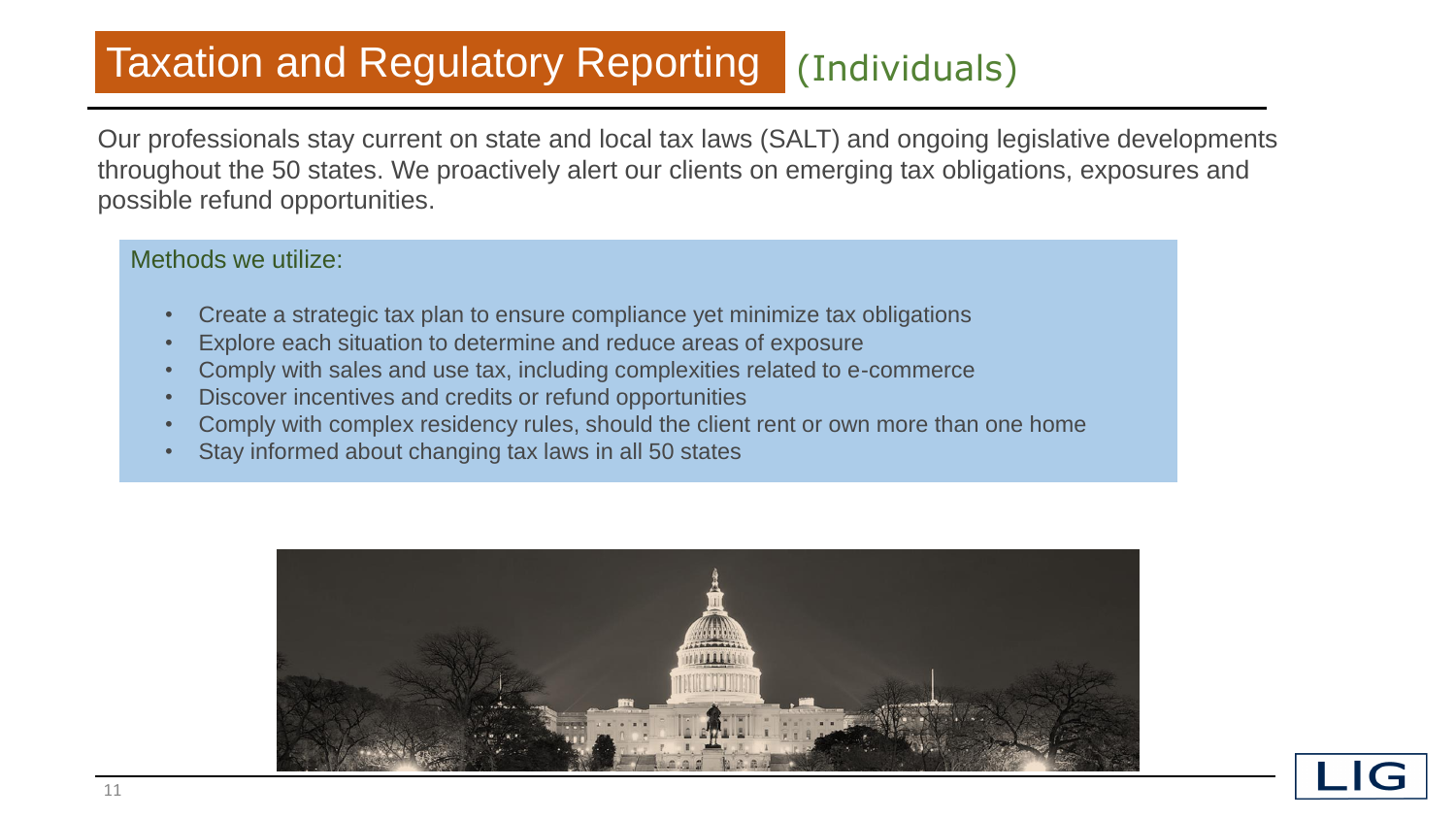# <span id="page-11-0"></span>[Taxation and Regulatory Reporting](#page-7-0) (Businesses)

- Our complete scope of tax services include much more than just simply preparing a tax return. Our professionals provide our tax-exempt and for-profit clients with strategic tax planning, filing and compliance expertise, simplifying the entire process and saving valuable time and money.
- Our professionals are experienced with tax regulations in every state and local tax jurisdictions. We advise on all tax-related issues, including practices, processes, operations and multi-jurisdictional tax complexities.



*"We believe in sharing our greatest assets - the skills, knowledge and talent of our people - to drive change and build trust among our clients."*

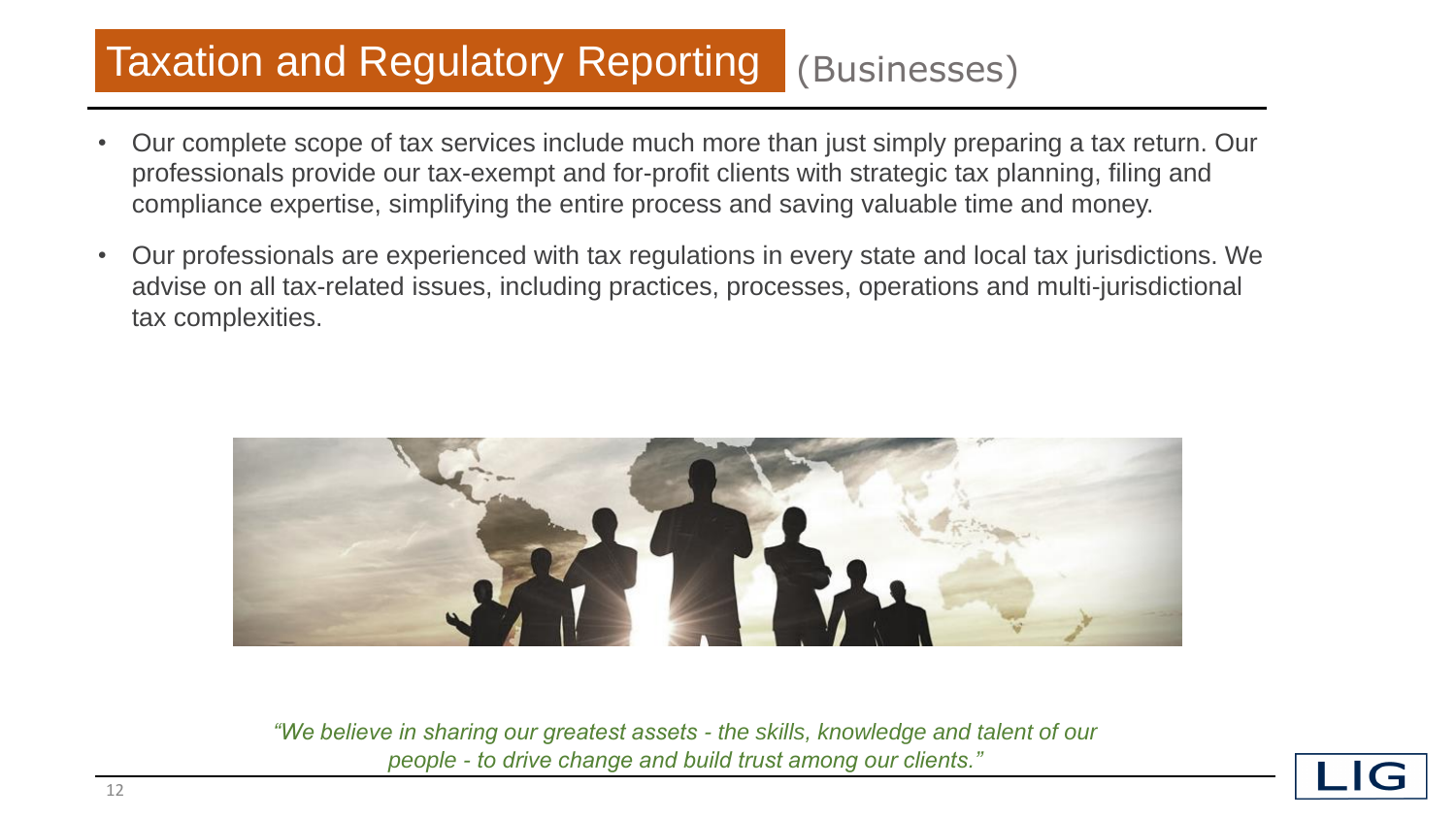# [Taxation and Regulatory Reporting](#page-7-0) (Businesses)

Our professionals provide sophisticated expertise for corporations and flow-through entities, such as partnerships, LLCs and Subchapter S corporations.

#### Our Array of Taxation and Regulatory Services for Businesses include:

- New business incorporation or dissolution
- Federal, state and local tax filings
- Federal Employer Identification Number application
- State and local licenses and permits filing
- Department of Labor filings
- Assistance with structuring acquisitions and dispositions in a tax efficient manner
- Tax planning and guidance
- Corporate formation analysis
- Federal and state tax code research
- Laws and regulations updates
- Filing compliance
- Preparation assistance
- Personal and property tax filings
- Tax exempt formation analysis
- Tax exempt filings
- Corporate and partnership filings
- Representation before federal, state and local agencies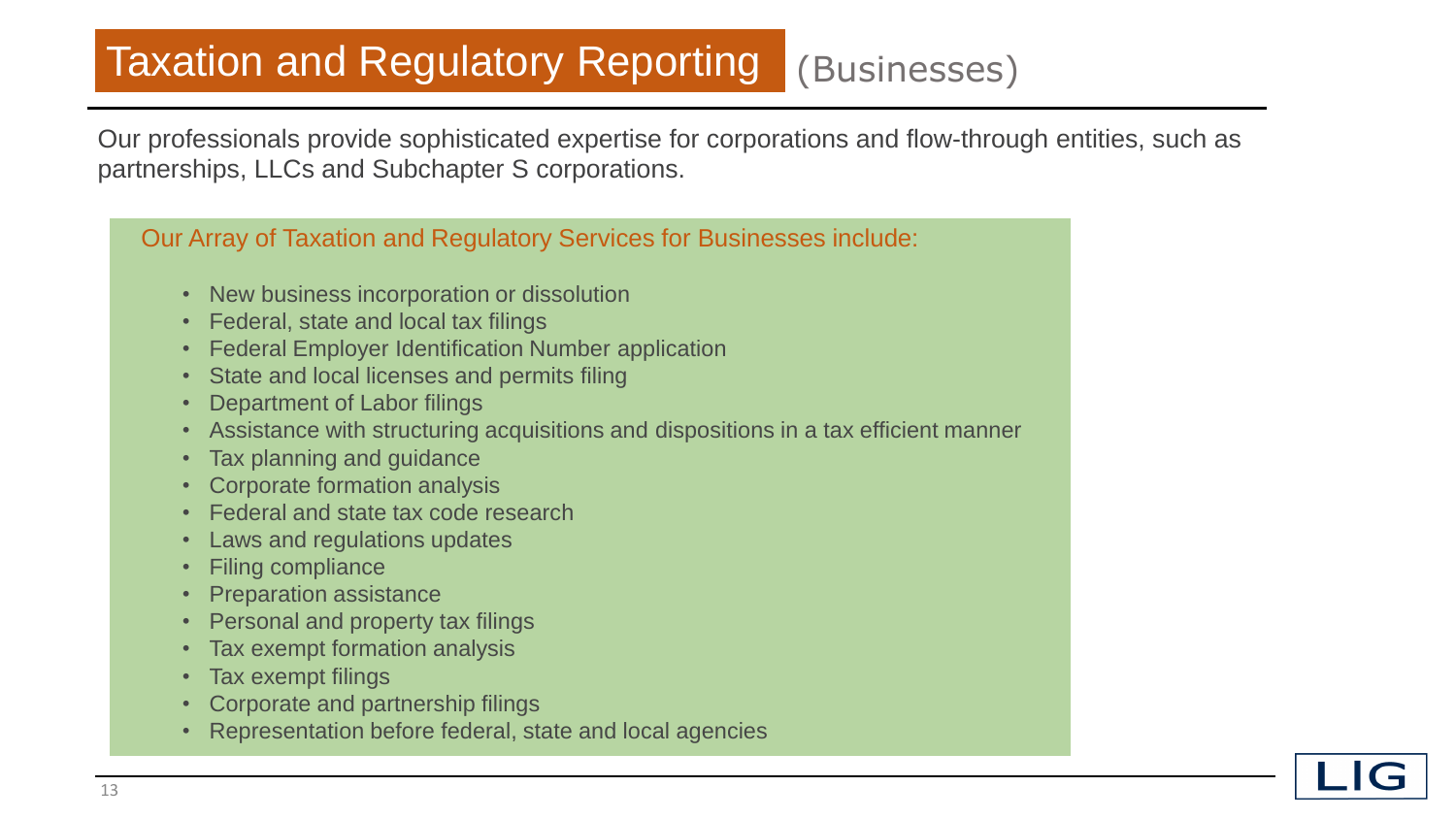### <span id="page-13-0"></span>Accounting and Financial Services

Our professionals offer flexible accounting and financial services for both tax-exempt and for-profit organizations. We understand that each organization has unique needs and requirements so we offer our clients the ability to customize the services they need. Furthermore, we specialize in handling specific services for any length of time, helping businesses remain cost-effective.

#### Our Array of Accounting and Financial Services for Businesses include:

- CFO/Controller services
- Bookkeeping services
- Payroll services
- Financial statement preparation, analysis and compilation
- Cash management and cash flow projections
- Audit preparation
- Accounts payable/cash disbursements and accounts receivable/cash receipts processing
- Bank credit card and investment account reconciliations
- General ledger account reconciliations and maintenance
- Compliance and application of new accounting principles and other fiscal regulations
- Budgeting and budget performance reporting
- Due diligence guidance
- Compilation of schedules and supporting documentation for banks, auditors and tax preparers
- Fixed asset tracking
- Cost allocation and methodology

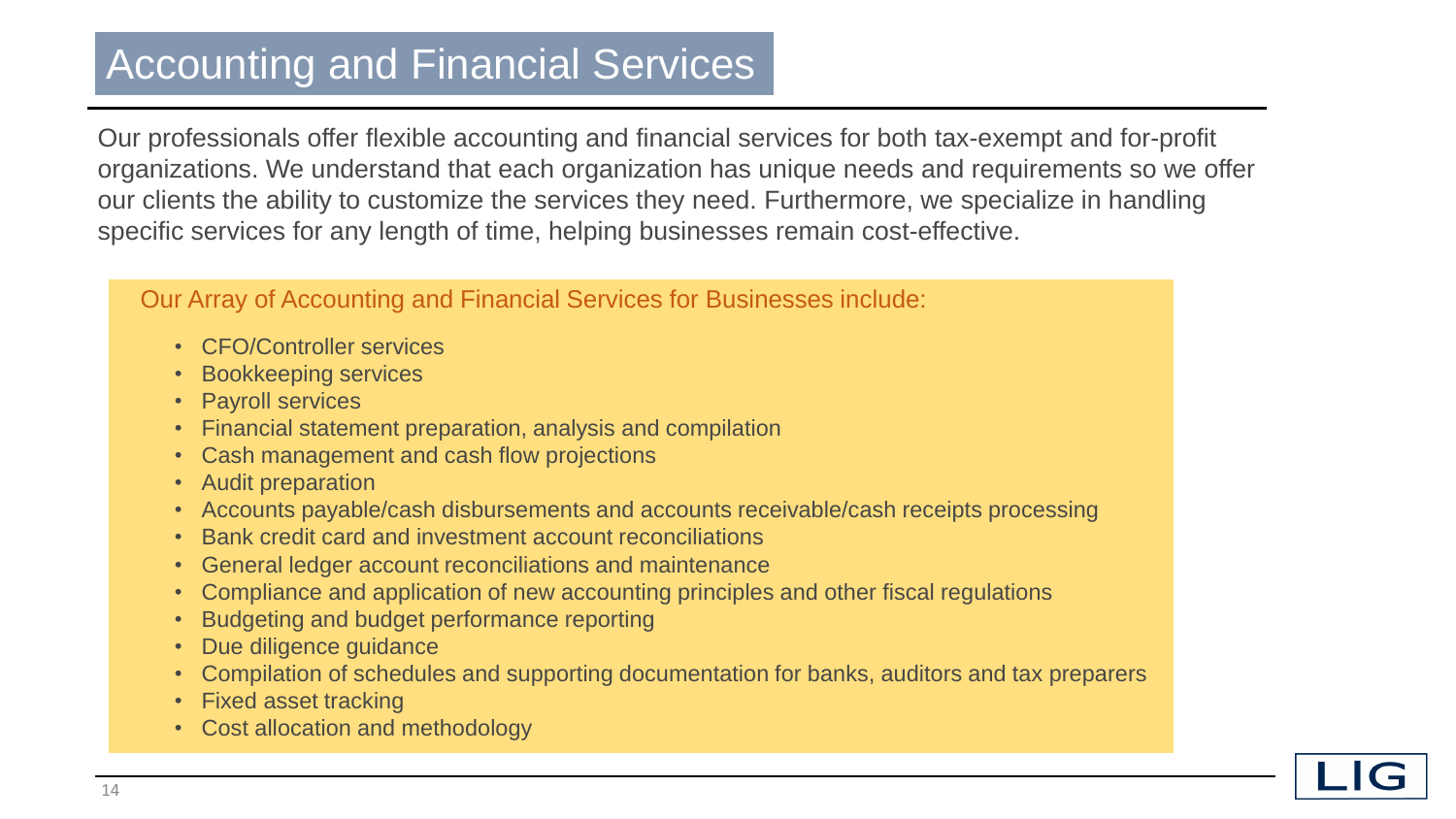### Accounting and Financial Services Industry We Serve

Our professionals offer our clients tailored solutions for their company and industry-specific expertise that will help them overcome obstacles and allow them to focus on the single most important thing running their business in the most efficient and effective manner.

We have significant strengths and resources in the following industries:

- Alternative investment funds: real estate, venture capital, hedge funds, and private equity
- Real estate developers and investors
- High-net-worth and ultra high-net-worth individuals
- Registered investment advisors and broker-dealers
- Professional service entities (medical, insurance, legal)
- Wholesale/retail/distribution
- Tourism and hospitality
- Restaurants and breweries
- Agriculture, vineyard, and winery operations
- Private foundations
- Entrepreneurial services, including start-up ventures

*"We are focused on building trusted relationships with our clients to create the value they are looking for."* 

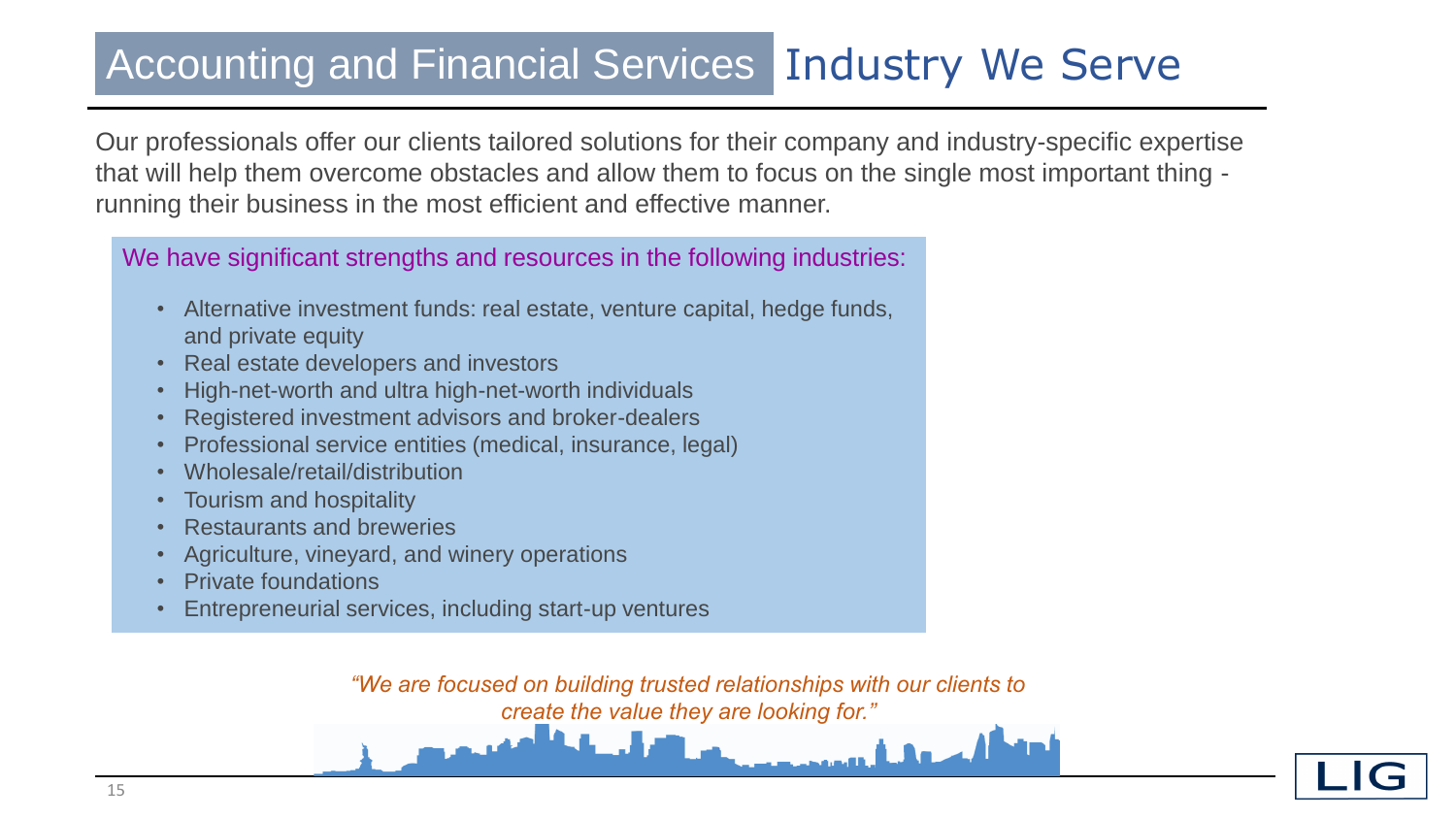# <span id="page-15-0"></span>Advisory Services

Our business advisory professionals work closely with our clients to solve their complex business and financial issues by implementing focused and achievable strategies. From a company's inception through its growth and maturity, we work closely with our clients to actively listen and evaluate their needs, recommend alternatives, and offer individualized, innovative, and well-researched solutions. The relationships we cultivate with each of our clients provide us with a deep understanding of and valuable insight into the intricacies and needs of both the businesses and its owners.

#### Our Array of Advisory Services include:

#### Business Planning

- Identify a business structure by evaluating tax advantages, legal exposure, ease of operation and portability - should relocation occur.
- Prepare and file all required state and local licenses and permits
- Prepare and file application for Federal Employer Identification **Number**
- Establish procedures to monitor and control costs
- Provide payroll and payroll tax filing
- Prepare an initial business plan to clarify marketing, management, and financial plans
- Plan for business disposition
- Benchmarking analysis

#### **Financing**

- Identify sources of start-up capital and backup sources if needed
- Assist with loan applications
- Advise on asset-based financing
- Advise on venture capital financing
- Analyze lease vs. buy options
- Review and analyze corporate debt
- Assist in corporate debt restructuring

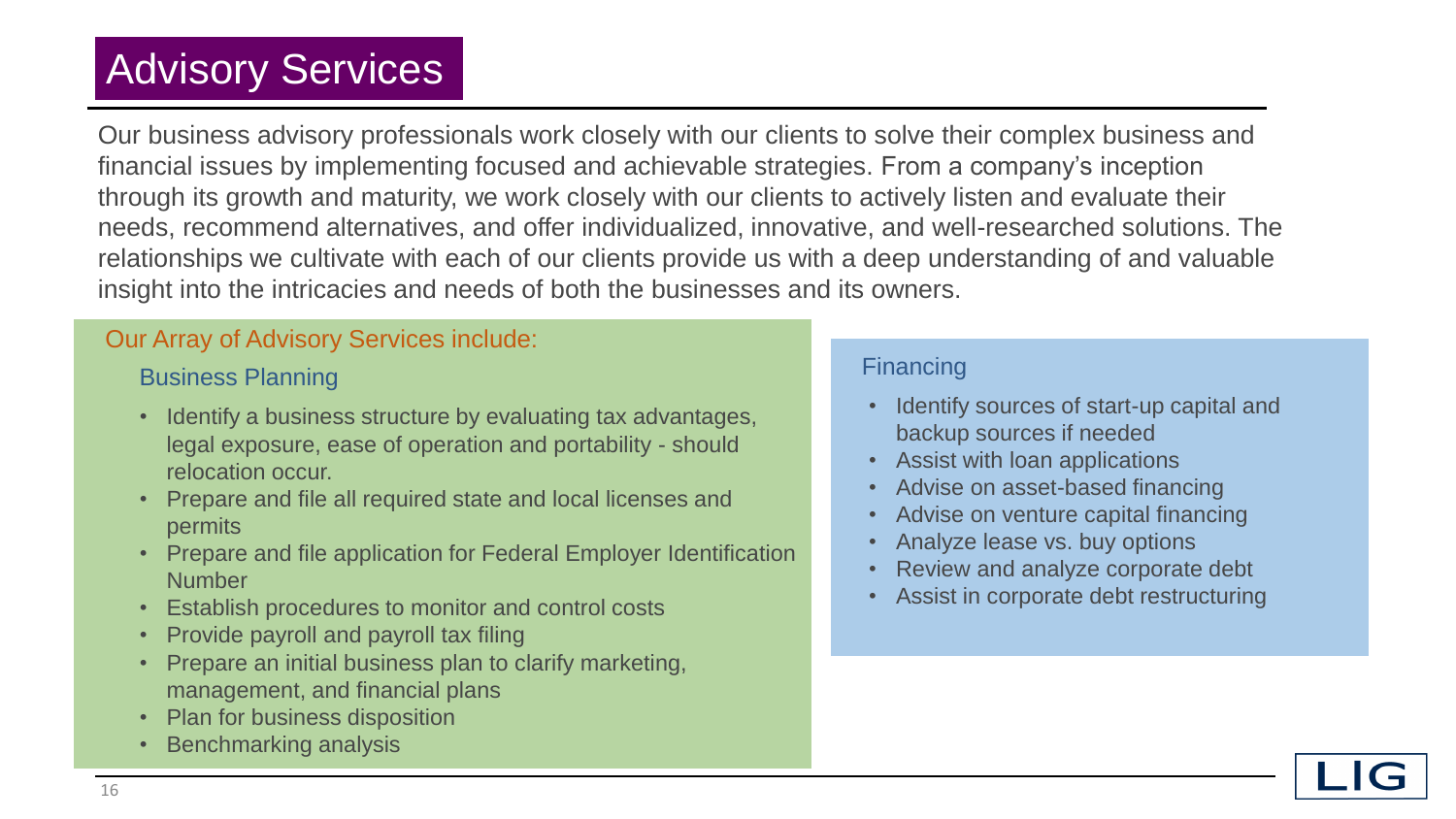# Advisory Services

Businesses seeking to strengthen or grow market share must be prepared to move quickly, whether to mitigate unexpected risks, or to seize emerging opportunities. Successful organizations prepare for the worst while gaining an edge that will allow them to be smarter, faster, and ultimately, more successful than their competitors.

#### Other Advisory Services include:

#### Performance Improvement

Profitability Assessments:

- Segmentation of business units
- Analysis of customer profitability

#### Cost Reduction Analysis:

- Identification of key expense reductions
- Elimination of redundant processes
- Development of long-term plan to manage costs

#### Working Capital Improvements:

- Development of cash flow models and forecasts
- Assessment of key performance indicators
- Improvement of cash flow activities

#### Process Re-engineering:

- Evaluation of business strategy
- Identification of critical issues and priorities
- Development of budgets and models to support initiatives
- Implementation of financing strategies

Business Systems, Controls, Processes and Procedures:

- Assessment of systems, processes and procedures
- Evaluation of internal control structure
- Analysis of financial and managerial reporting